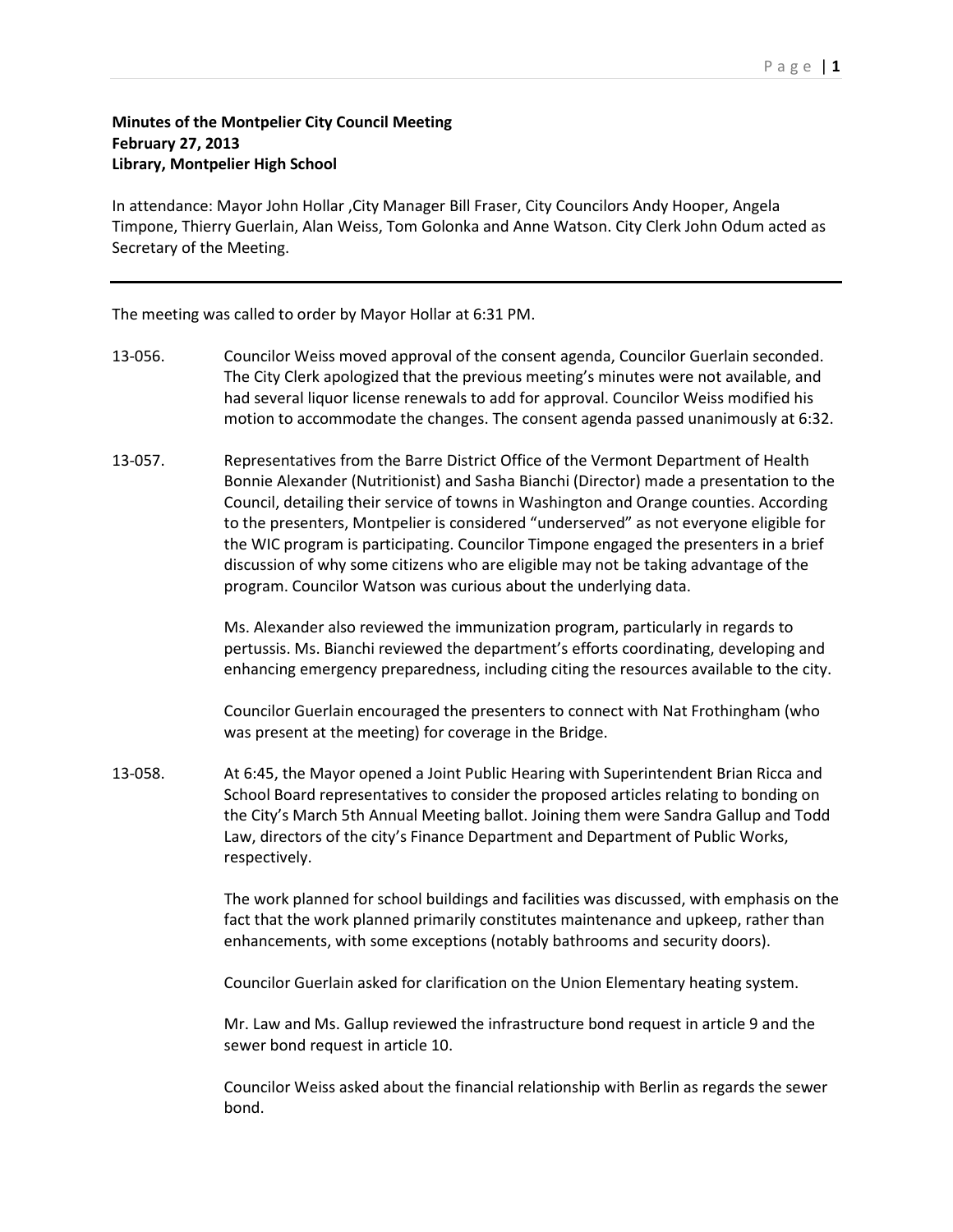Jessica Edgerly Walsh asked about the duration of the River Street sewer project and its impact. Mr. Law indicated that 3 or 4 months was the current thinking.

Ron Wild asked about contingency plans for "off-peak" hour construction on River Street. Mr. Law indicated it could be looked at, but that evening work presented challenges and increased costs. Law noted that peak traffic hours would be worked around.

The public hearing concluded at 7:05.

13-059. Jeff Schumann and John Akielaszek (2 of the 4 candidates for the Tree Board) introduced themselves to the Council and briefly outlined their interest in the appointments.

> Councilor Timpone moved the appointment of Sarah Hoffmeier, John Akielaszek, Jeff Schumann and Ken Libertoff to the Tree Board. Councilor Hooper seconded. The motion passed unanimously at 7:07. Mr. Akielaszek took the opportunity to pass out some materials relating to tree pests.

13-060. Energy Committee candidate Jim Stiles introduced himself to the Council and reviewed his background and interest in the Energy Committee. Councilor Watson noted that Tim Shea (the other candidate) sent his regrets that he couldn't attend.

> Councilor Watson moved appointment of Jim Stiles and Tim Shea to the Energy Committee. Councilor Timpone seconded. The motion passed unanimously at 7:10.

13-061. Councilor Guerlain moved that Nancy Schulz and Mike Philbrick be appointed to the Bike Advisory Committee. Councilor Hooper seconded. The motion passed unanimously at 7:11.

> Councilor Weiss noted that there is another bike advisory committee (which he participates in), and hoped that the city committee would make a point to interact and coordinate its efforts. Mayor Hollar noted that James Sharp serves on both committees.

13-062. Sidewalk Steward Harris Webster gave a brief summary of the three years of volunteer sidewalk monitoring through the interfaith community, reviewing the positive and cooperative interactions with the city in that time. He encouraged the City Council to establish a City Pedestrian Board or Committee under the city's purview to continue the work.

> City Manager Bill Fraser commended the work of the Steward and the volunteer group, and supported the idea of a city committee.

Councilor Guerlain sparked a brief discussion of the potential interaction between a sidewalk committee and city efforts around bikes.

Councilor Weiss moved that the city create a pedestrian board. Councilor Timpone seconded. The motion was approved unanimously at 7:22.